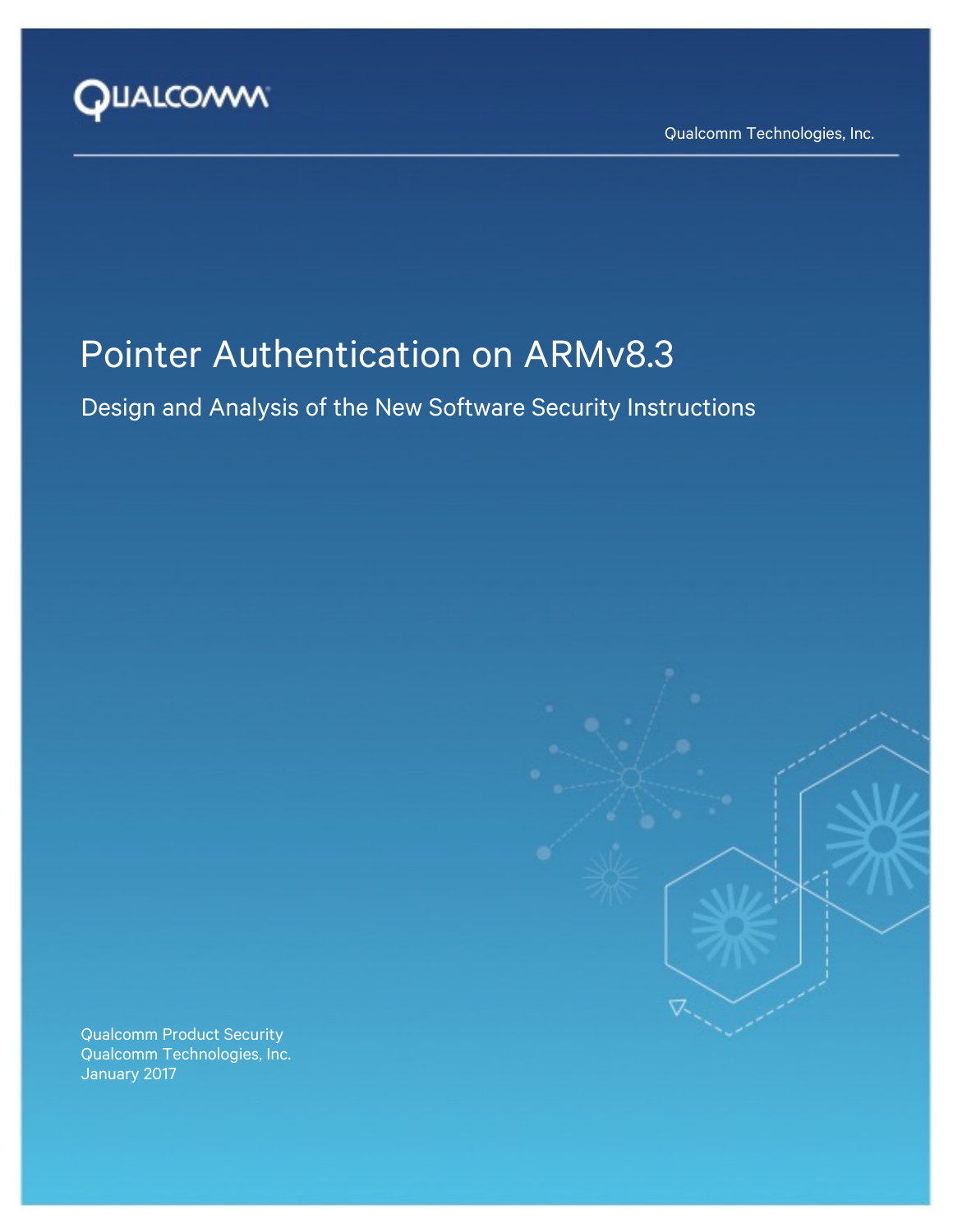



## **Qualcomm Technologies, Inc.**

Qualcomm Snapdragon is a product of Qualcomm Technologies, Inc.

Qualcomm and Snapdragon are trademarks of Qualcomm Incorporated, registered in the United States and other countries.

Other products and brand names may be trademarks or registered trademarks of their respective owners.

**Qualcomm Technologies, Inc.**

**5775 Morehouse Drive**

**San Diego, CA 92121**

**U.S.A.**

**©2017 Qualcomm Technologies, Inc.**

**All Rights Reserved.**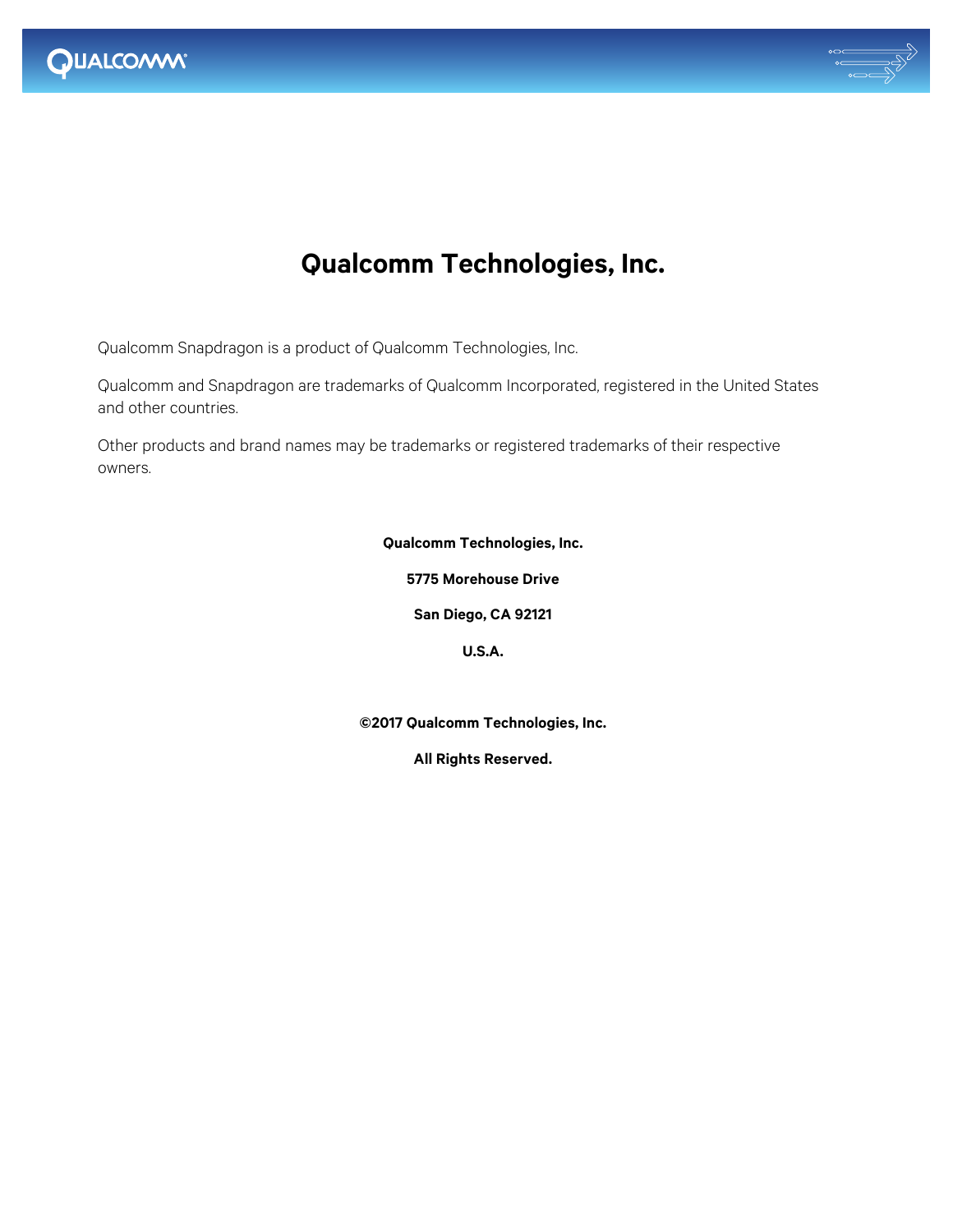



..................12

### **Table of Contents**

References.......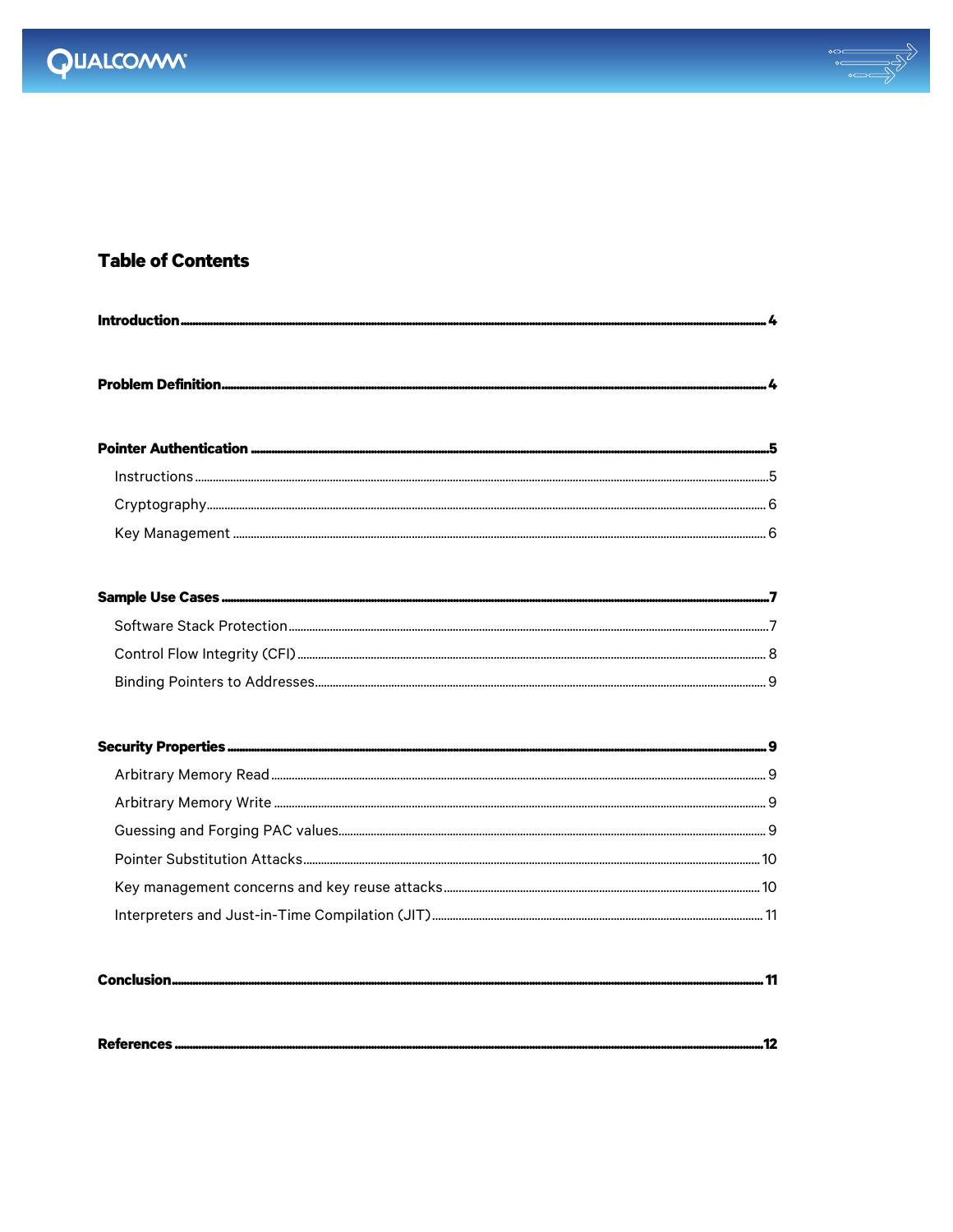

### **Introduction**

ARM recently announced ARMv8.3-A, the 2016 additions to the ARMv8-A architecture [1]. These additions include Pointer Authentication instructions: "a mechanism for enhanced security associated with pointer authentication". It is very exciting to see the technology, refined and expanded through discussions and contributions from ARM and their partners, making it into the architecture as the new Pointer Authentication instructions.

The pointer authentication scheme introduced by ARM is a software security primitive that makes it much harder for an attacker to modify protected pointers in memory without being detected. In this document, we will provide more details about the Pointer Authentication mechanism, provide a security analysis, and discuss the implementation of certain software security countermeasures, such as stack protection and control flow integrity, using the Pointer Authentication primitives.

## **Problem Definition**

A common problem in software security is memory corruption vulnerabilities such as buffer overflows. These vulnerabilities are often exploited by overwriting control data in memory (function pointers and return addresses) to redirect code execution to a location controlled by the attacker. There are three common ways to defend against memory corruption exploits:

- 1. Prevent corruption by putting sensitive data and pointers into read-only memory: This works very well for static tables of function pointers and other sensitive data. One still needs to make sure that any pointers to these read-only tables are also verified or protected. Unfortunately, it does not work for dynamic pointers such as return addresses on the stack or dynamically allocated objects containing function pointers.
- 2. Detect corruption by verifying the pointers before using them: This is how software stack protection (SSP) works. Control Flow Integrity (CFI) and other Return Oriented Programming (ROP) mitigations such as checking various properties of the target of jumps/returns also fall into this category.
- 3. Make it harder to find a target: This is achieved by randomization of some form. Randomization is a good generic defense that makes it harder to reliably exploit systems. Countermeasures in this category range from randomized stack/heap, which makes it harder to find a pointer to corrupt, to full Address Space Layout Randomization (ASLR), which makes it harder to identify where to jump to. Note that some detection countermeasures like stack protection also require unpredictability (i.e. random stack canaries) to be effective.

These techniques are complementary and most modern countermeasure designs use a combination of them.

Part of our product security work at Qualcomm Technologies, Inc. is introducing software security countermeasures into our platforms. This covers not only the applications processor that runs the main operating system, but also images for bootloaders, peripherals such as modem, WiFi and DSP, and other execution environments like hypervisors and TrustZone. Most of these images already support three baseline countermeasures: software stack protection, Data Execution Prevention (DEP/W^X), and a hardened heap. However, these images also have size and performance constraints that make more advanced countermeasures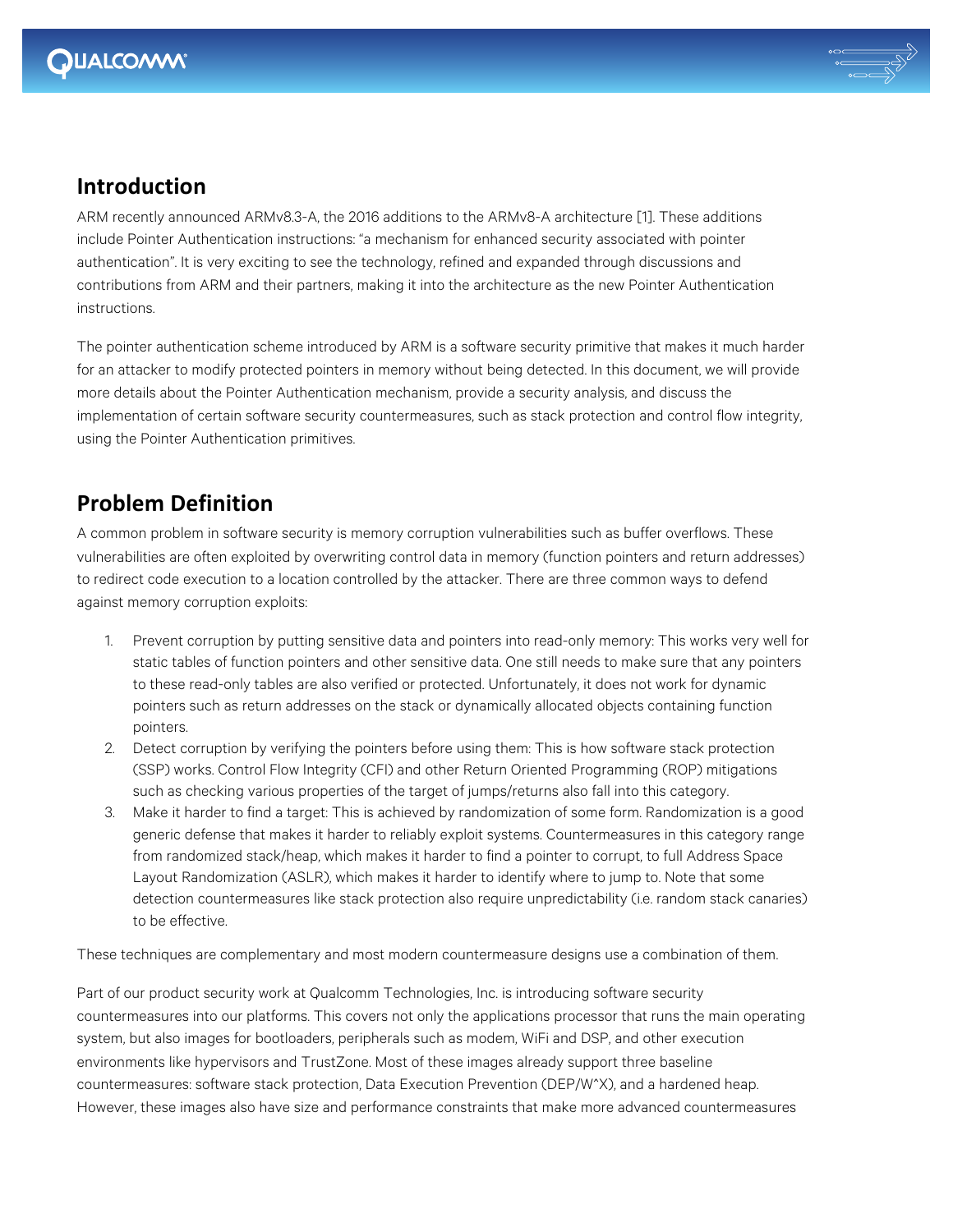

such as ASLR and software-based CFI infeasible to implement. We wanted a scheme where we could check the validity of pointers with minimal size and performance impact, and that resists memory disclosure vulnerabilities. This ruled out using XOR with a random value and other simple ways to obfuscate or scramble pointers. We needed a cryptographically strong algorithm.

Using authentication instead of encryption was an early design decision. With authentication, the actual pointer value is still available without having to know the secret keys. This has many advantages, from allowing branch prediction in the processor to debugging. Furthermore, with authentication, it becomes possible to know a when corruption happened rather than just jumping to a random location and hopefully crashing. The next section describes the design of Pointer Authentication.

## **Pointer Authentication**

The basic idea behind Pointer Authentication is that the actual address space in 64-bit architectures is less than 64-bits. There are unused bits in pointer values that we can use to place a Pointer Authentication Code (PAC) for this pointer. We could insert a PAC into each pointer we want to protect before writing it to memory, and verify its integrity before using it. An attacker who wants to modify a protected pointer would have to find/guess the correct PAC to be able to control the program flow.

Not every pointer has the same purpose in a program. We want the pointers to be valid only in a specific context. In Pointer Authentication, this is achieved in two ways: Having separate keys for major use cases and by computing the PAC over both the pointer and a 64-bit context. The pointer authentication specification defines five keys: two for instruction pointers, two for data pointers and one for a separate general-purpose instruction for computing a MAC over longer sequences of data. The instruction encoding determines which key to use. The context is useful for isolating different types of pointers used with the same key. The context is specified as an additional argument together with the pointer when computing and verifying the PAC.

The pointer authentication design has three main components: instructions, cryptography, and key management which will be described below.

#### Instructions

There are two main operations needed for Pointer Authentication: computing and adding a PAC, and verifying a PAC and restoring the pointer value. These are handled by the PAC<sup>\*</sup> and AUT<sup>\*</sup> sets of instructions respectively. If verification fails during the AUT instruction, the processor replaces the PAC with a specific pattern that makes the pointer value an illegal address. The actual error detection happens through the illegal address exception when an invalid pointer is dereferenced. This design decouples error handling from the instruction and removes the need to use additional instructions for error handling. The exception handler can distinguish between an illegal address exception and an authentication failure by checking the pattern that the AUT instruction uses to signal the error.

In addition to the PAC and AUT instructions, there are instructions for stripping the PAC (XPAC\*), and for computing a 32-bit authentication code from two 64-bit inputs (PACGA). The PACGA instruction is useful for protecting sensitive data structures in memory. For instance, it can be used to compute an authentication code (AC) value that covers all the heap metadata by chaining together a couple of calls to the PACGA instruction.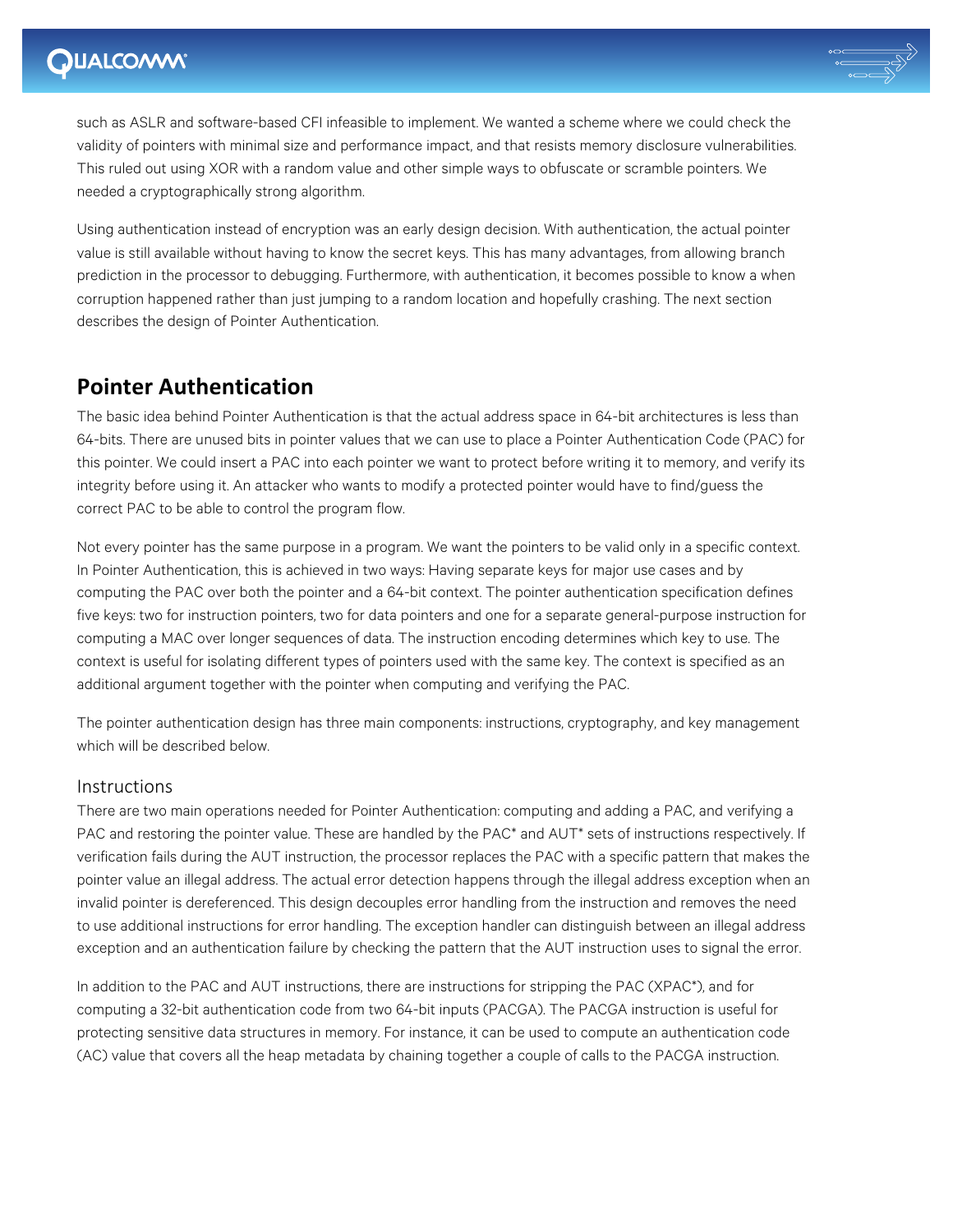## **DUALCOMM®**



The ARMv8.3-A architecture describes variants of the PAC and AUT instructions for each of the four keys and includes combined instructions such as verify-then-return (RETA\*) and verify-and-branch (BRA\*, BLRA\*). A subset of instructions is encoded in NOP space (part of the instruction space that is treated as NOPs in earlier revisions of the architecture). This provides binary backwards compatibility, allowing older ARMv8 processors to run binaries compiled with these new instructions.

### Cryptography

Cryptography is a critical part of Pointer Authentication. We need a fast and lightweight algorithm that is also cryptographically strong when truncated for very short tags. All existing candidates for this algorithm, such as SipHash [2] and PRINCE [3], would have to be used in constructions that have too high a latency for authenticating pointers, potentially impacting performance too much. One of the concerns is that the PAC must be a function of a secret string (or key) not controlled by the current environment, the pointer being tagged, and a local context. This would make the SipHash input (and thus processing time) too long, and a block cipher like PRINCE is designed to only admit a 128-bit key and a 64-bit input. One possible way to make the data fit in the PRINCE inputs would be to concatenate a 64-bit secret with the context to obtain the key to encrypt the pointer, and then truncating the ciphertext. However, this would give the attacker the ability to control the PRINCE key somewhat, which would be very dangerous for security because of the structure of PRINCE and its susceptibility to related key attacks.

Thus, we designed QARMA [4], a new family of lightweight tweakable block ciphers. Tweakable means that the permutation computed by the cipher on the plaintext is determined by a secret key and an additional user selectable tweak.

QARMA is targeted to a very specific set of use cases. Besides the case used here, generation of very short tags by truncation, it is also designed to be suitable for memory encryption, and the construction of keyed hash functions. It is meant to be used in fully unrolled hardware implementations. The algorithm belongs to the family of designs inaugurated by PRINCE in that it is a reflection design, and is related to the cipher MANTIS [5], but with a different design and a more conservative choice of S-Boxes than MANTIS to reduce the likelihood of certain classes of cryptanalytic attacks.

When used for Pointer Authentication, two inputs to QARMA are the pointer and the context. The PAC is the truncated output of QARMA. The size of the PAC is determined by processor virtual address size configuration and whether the "tagged address" feature is in use. The "tagged address" feature, which is different from PAC, allows software to add an 8-bit tag to a pointer without affecting address translation. PAC can use these bits if the tagged address feature is not enabled. Since the virtual address size can be configured to be between 32 and 52 bits and one bit (bit 55) is used for selecting the high or low half of the virtual address space, the size of PAC ranges from 11 to 31 bits when tagged addresses are disabled, and from 3 to 23 bits when tagged addresses are enabled. The PACGA instruction always generates a 32-bit AC from the QARMA output.

#### Key Management

QARMA uses 128-bit keys. The Pointer Authentication specification defines five keys. Four keys for PAC\* and AUT\* instructions (combination of instruction/data and A/B keys), and a fifth key for use with the general purpose PACGA instruction. The keys are stored in internal registers and are not accessible by EL0 (user mode), but otherwise are not tied to exception levels. The software (EL1, EL2 and EL3) is required to switch keys between exception levels as needed. It is expected that higher privilege levels control the keys for the lower privilege levels.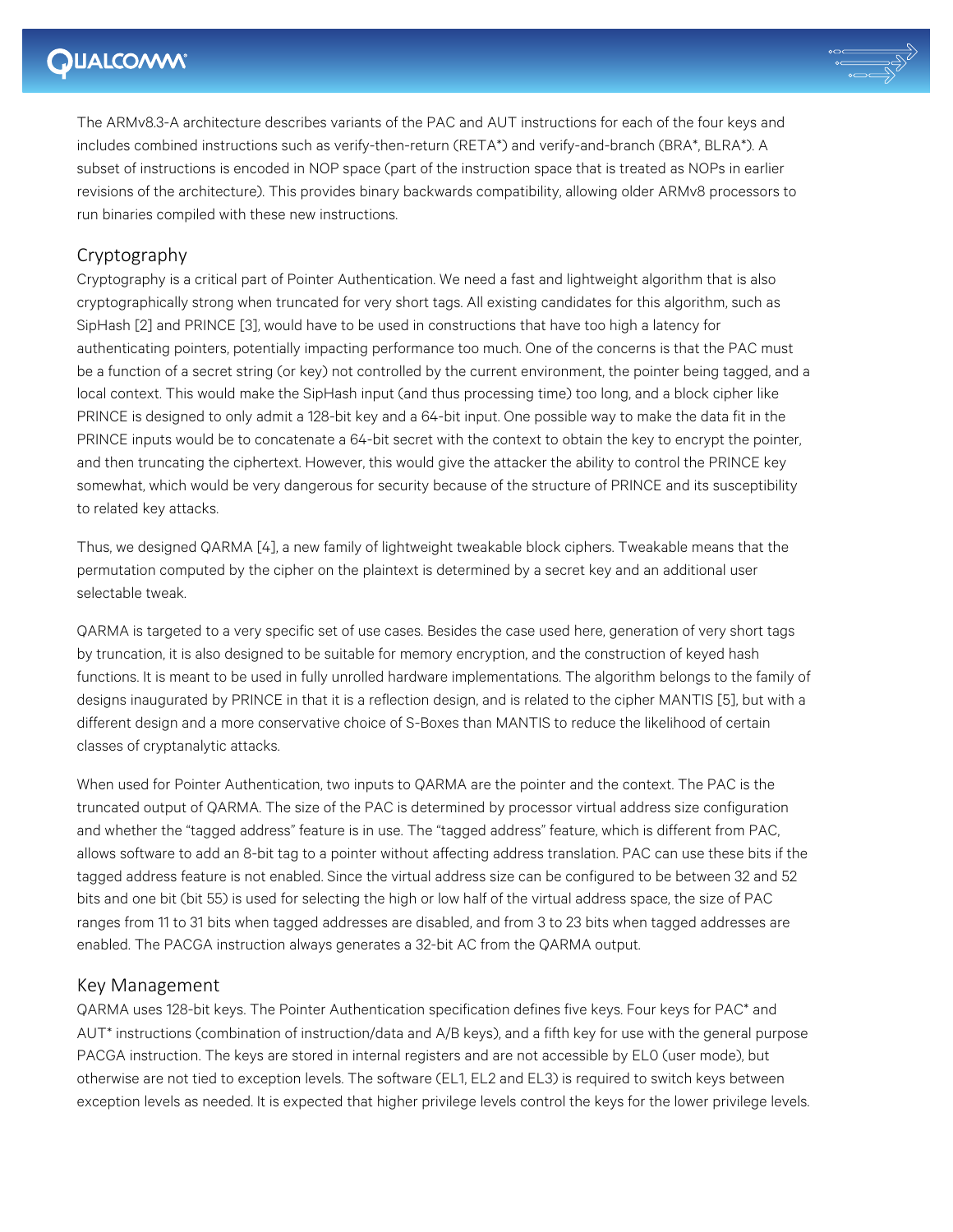## QUALCOMM®



Control bits for each key are added that define the exception behavior. This allows keys to be generated or switched on demand.

The keys are expected to be ephemeral (per process for EL0 and per boot for EL1 to EL3), and key management, including generating good quality random numbers, is the responsibility of the software.

### **Sample Use Cases**

This section describes different use cases we expect Pointer Authentication to be used for.

### Software Stack Protection

Software stack protection is a countermeasure against stack-based buffer overflows. Typically, the compiler instruments selected functions, placing a random canary value between the return address and buffers on the stack when entering the function, and checking the canary for corruption before the function returns. While software stack protection is effective against certain types of buffer overflows, it can be defeated by memory disclosure vulnerabilities. The table below illustrates how the code is instrumented for software stack protection. Changes are highlighted in red:

|                 | No stack protection       | Software Stack protection         |
|-----------------|---------------------------|-----------------------------------|
| <b>Function</b> | SUB sp, sp, #0x40         | SUB sp, sp, $#0x50$               |
| Prologue        | STP x29, x30, [sp,#0x30]  | STP x29, x30, [sp, #0x40]         |
|                 | ADD x29, sp, #0x30        | ADD $x29$ , sp, $\#0x40$          |
|                 | $\cdots$                  | ADRP x3, {pc}                     |
|                 |                           | LDR $x4$ , $[x3, #SSP]$           |
|                 |                           | STR x4, [sp, #0x38]               |
|                 |                           | $\cdots$                          |
| Function        | $\cdots$                  | $\cdots$                          |
| Epilogue        | LDP x29, x30, [sp, #0x30] | LDR $x1, [x3, #SSP]$              |
|                 | ADD sp, sp, #0x40         | LDR x2, [sp, #0x38]               |
|                 | <b>RET</b>                | CMP $x1, x2$                      |
|                 |                           | B.NE stack chk fail               |
|                 |                           | LDP $x29$ , $x30$ , $[sp, #0x40]$ |
|                 |                           | ADD sp, sp, $\#0x50$              |
|                 |                           | <b>RET</b>                        |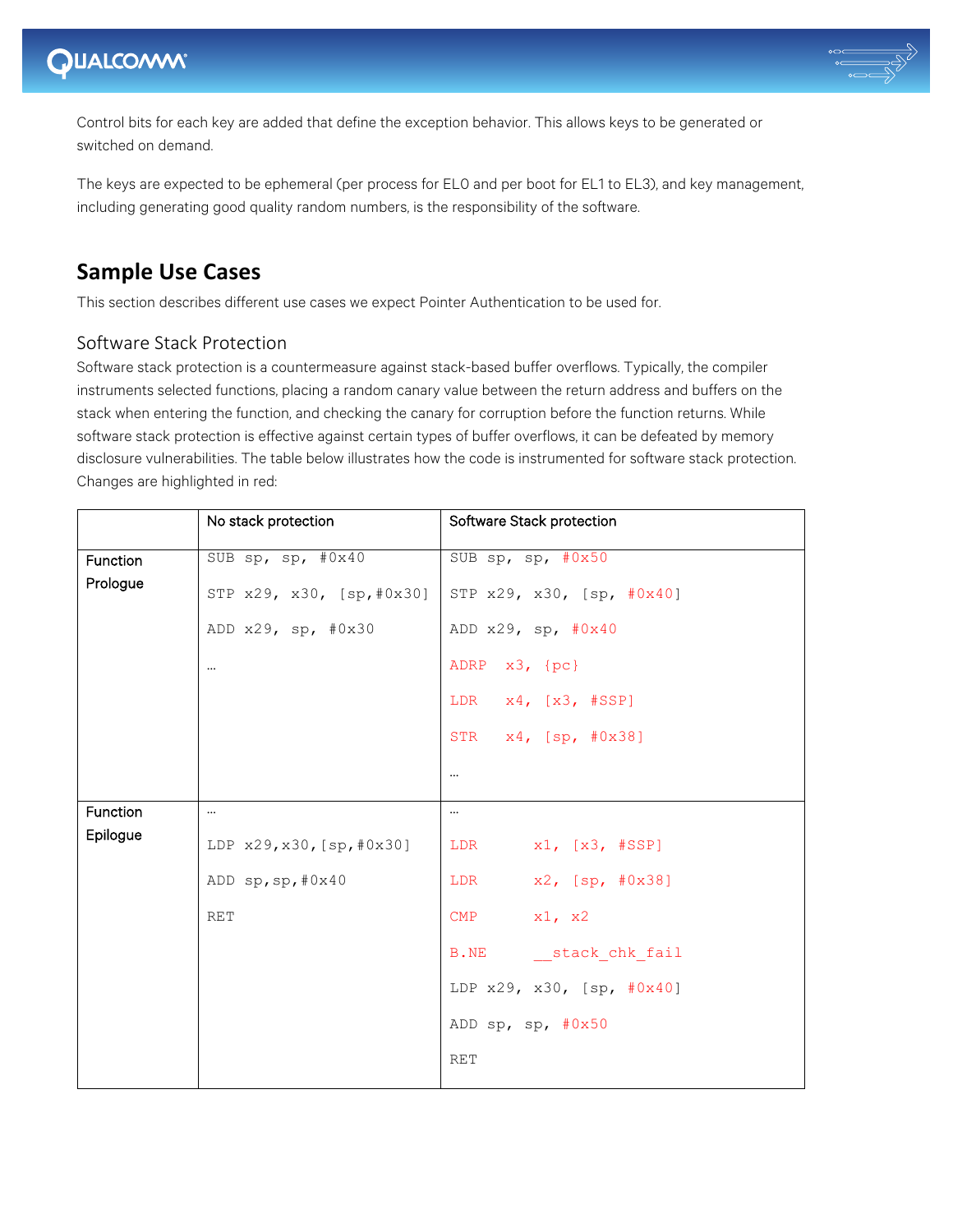

The basic Pointer Authentication instructions PAC and AUT can be used to implement a stronger version of stack protection with much less overhead:

|                 | No stack protection       | <b>With Pointer Authentication</b> |
|-----------------|---------------------------|------------------------------------|
| <b>Function</b> | SUB sp, sp, #0x40         | PACIASP                            |
| Prologue        | STP x29, x30, [sp,#0x30]  | SUB sp, sp, $#0x40$                |
|                 | ADD x29, sp, #0x30        | STP x29, x30, [sp,#0x30]           |
|                 | $\cdots$                  | ADD $x29$ , sp, $#0x30$            |
|                 |                           | $\cdots$                           |
| Function        | $\cdots$                  | $\cdots$                           |
| Epilogue        | LDP x29, x30, [sp, #0x30] | LDP x29, x30, [sp, #0x30]          |
|                 | ADD sp, sp, #0x40         | ADD sp, sp, #0x40                  |
|                 | <b>RET</b>                | AUTIASP                            |
|                 |                           | <b>RET</b>                         |

The PACIASP and AUTIASP instructions used above are specialized versions of the more general PACIA X30, SP and AUTIA X30, SP instructions. They tag and verify the link register (X30) with the stack pointer as the context respectively. These specialized instructions are in NOP space which means the generated code remains binary compatible with older processors. If backwards compatibility is not needed, the combined Pointer Authentication instruction RETAA, which is equivalent to AUTIASP+RET, can be used to save an extra instruction.

### Control Flow Integrity (CFI)

CFI is a property of a program where the control flow follows only legitimate paths determined in advance. While a secure CFI implementation needs to cover both function pointers and return addresses, existing CFI implementations generally focus on protecting function pointers and leave the return address protection to other countermeasure like strong stack protection or shadow/split stack implementations.

In CFI, functions that are reachable through indirect calls/jumps are classified based on compile time analysis or heuristics, and each call site is restricted to call only function pointers of the same class. This is typically implemented by computing and maintaining tables of function pointers in memory and adding checks before each indirect call/jump to make sure the target is within the table.

When using Pointer Authentication for CFI, a possible approach would be to pre-authenticate function pointers in memory at load and dynamic link time, based on the class (context) and location information for each pointer generated at compile-time. This allows validation of indirect function calls with a single AUT instruction at the call site using the context provided at compile-time.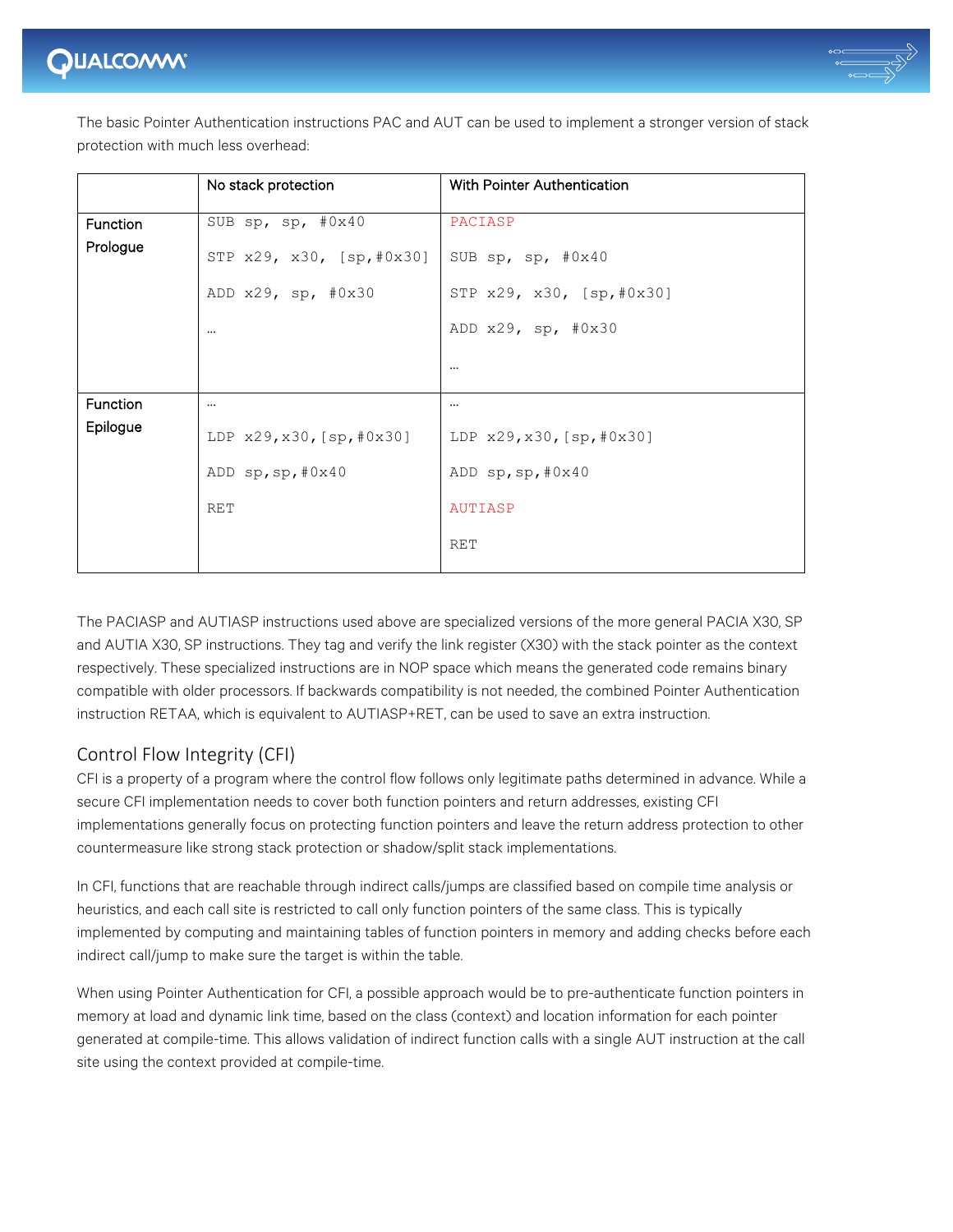## **DUALCOMM**



### **Binding Pointers to Addresses**

The Pointer Authentication instructions can be used to fix the value of a pointer at a given address by a PAC using the address of the pointer as the context. This makes sure that the pointer value remains unmodified, effectively making that location read-only. This is useful for pointers that do not change much over the lifetime of the program, such as pointers to read-only tables or data structures.

### **Security Properties**

This section describes security properties, including strengths and weaknesses of Pointer Authentication. Note that most of this discussion assumes that data execution prevention (DEP) is enabled so that code is not writable and data is not executable.

### Arbitrary memory read

Most software countermeasures that rely on secrets are vulnerable to exploit primitives that disclose memory contents. This includes ASLR, software stack protection and other schemes that obfuscate pointer values using XOR with a secret.

Pointer Authentication is designed to resist memory disclosure attacks. The PAC is computed using a cryptographically strong algorithm, so reading any number of authenticated pointers from memory would not make it easier to forge pointers.

The keys are stored in processor registers, and these registers are not accessible from usermode (EL0). Therefore, a memory disclosure vulnerability would not help extract the keys used for PAC generation.

#### Arbitrary memory write

An arbitrary memory write exploit targeting writable code pointers in memory would have to guess or brute-force the PAC or find a non-control data exploit that modifies the behavior of the system. A kernel exploit that changes the effective-uid of an attacker controlled process to root, and a remote exploit that changes the "authenticated" flag in memory to true to bypass a password check are examples of data-only attacks. Pointer Authentication extensions do not provide a generic mechanism to protect against these attacks. However, authenticating sensitive data pointers and protecting sensitive data structures using PACGA can help limit attacker capabilities.

One interesting property of Pointer Authentication is that corruption can be detected even if the modification happens outside the processor core, e.g. through DMA attacks. This does not help too much in the general case where the code or other read-only regions may be targeted, but it may provide protection when external access is limited to certain regions of the physical address space, such as with an SMMU/IOMMU.

#### Guessing and forging PAC values

The difficulty of guessing the PAC of a target pointer depends on the size of the PAC, which is system configuration dependent. While it can be as low as 3 bits (1 in 8 chance), the Linux kernel uses a 39 bit virtual addresses space (512GB) on AArch64 by default. This allows for a 24-bit PAC (1 in 4M) in Linux. With the maximum 52-bit virtual address size configuration PAC will have 11 bits (1 in 2048) when tagged addresses are disabled which is still comparable to some ASLR implementations. Systems that require more security, such as the TrustZone kernel and applications, could modify the virtual address size configuration for these execution modes to increase the PAC size to up to 31 bits.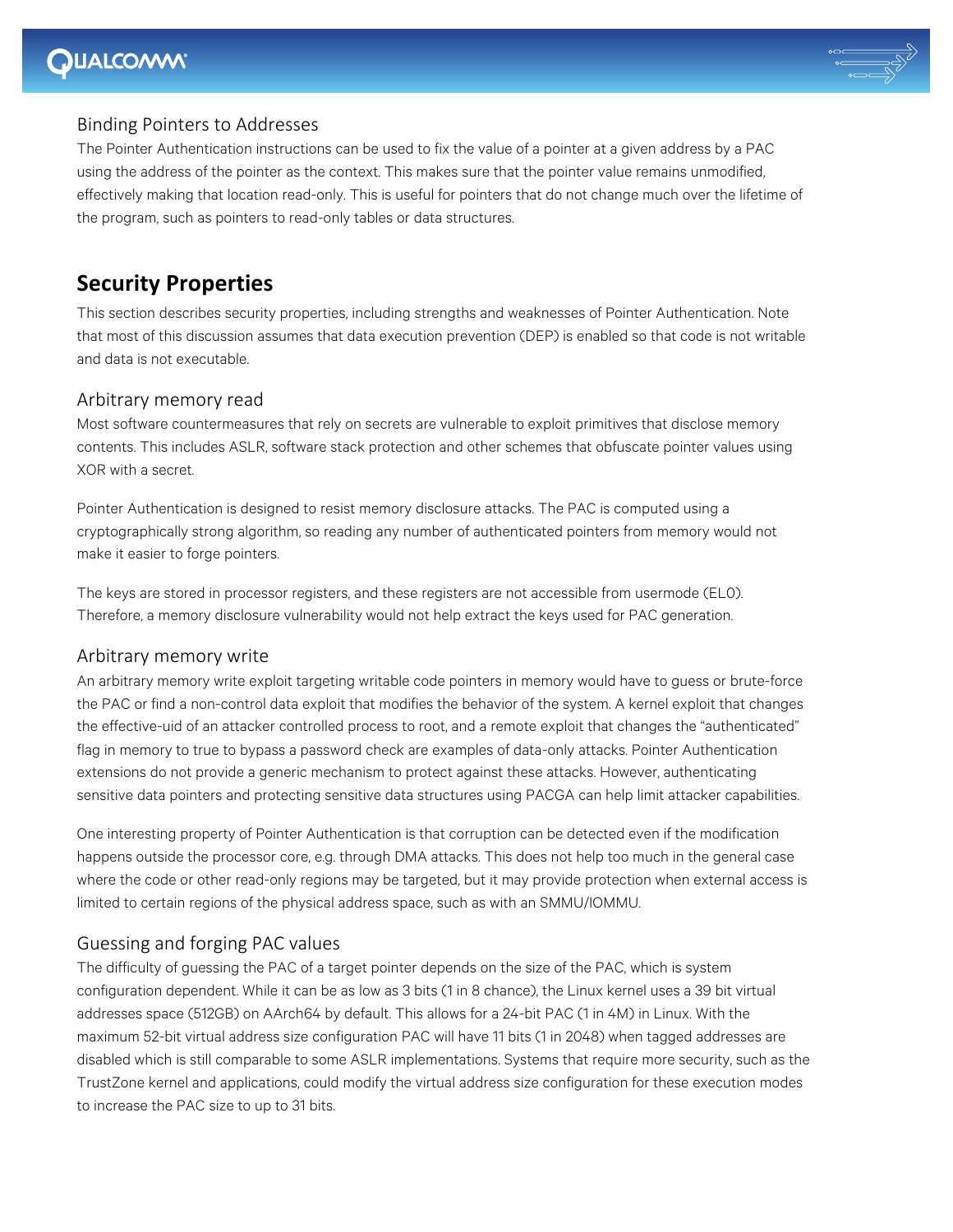## **QUALCOMM®**



The QARMA algorithm is explicitly designed to handle short/truncated authentication codes. We do not expect any shortcuts in the algorithm where leaking or guessing a tag would make subsequent guesses easier. Indeed, assuming a successful guess of a tag implies that only a few bits of the QARMA output are known, instead of the whole ciphertext – and any reduction in time or space complexity of a cryptanalytic attack on QARMA would require a large amount of known (or even chosen) text pairs, which is beyond the amount of information collectible from a process because of effective memory size. Therefore, the difficulty of guessing does increase exponentially. Any exploit that needs to modify or forge more than one pointer will find it prohibitively expensive. This effectively raises the bar in a significant way for the attacker.

### Pointer substitution attacks

We expect that most attacks against Pointer Authentication will be in the form of substituting one authenticated pointer with another. For instance, if an authenticated function pointer that points to *puts()* and prints out an attacker supplied string could be replaced with an authenticated pointer that points to the system() function, this would allow execution of attacker supplied commands.

The Pointer Authentication design specifies different keys for different usage categories these keys are part of the instruction encoding and determined at compile-time. The context argument can be used to further classify pointers into groups to restrict which pointers can be substituted for each other. This is not much different from fine-grained Control-Flow-Integrity [6] where each indirect call-site can only call a subset of functions based on a compile-time generated control-flow graph. The context argument can be used to enforce similar restrictions.

During architecture discussions, a very interesting pointer substitution attack, devised by an ARM partner evaluating the proposal, was described to us by ARM. The attack assumes, in addition to a memory corruption exploit, a primitive that can read stack contents and the ability to trigger different functionality on the same stack. Web browsers would probably satisfy these requirements. Since the stack pointer is used as the context when computing PAC for the return addresses, it becomes possible to collect multiple authenticated pointers bound to different stack addresses. These addresses can then be used to form a sequence of gadgets (bound to their original position in stack) to execute a ROP payload. Given the power of primitives already available to the attacker, however, it is hard to evaluate the difficulty of carrying out this attack as opposed to some other way of compromising the environment. This confirms once again that Pointer Authentication is not a silver bullet and that browser security is hard.

#### Key management concerns and key reuse attacks

An attacker can forge pointers if she can guess the key or gains control of a process that has the same key as the target process.

The first concern is about quality of the randomness used to generate the key. While the ARM architecture does not include an entropy source, we would like to assume that all modern ARMv8.3-A based designs would already include a high-quality entropy source accessible at early boot. Qualcomm Technologies chips that support ARMv8 already have a hardware RNG available.

The second issue is more common, especially in UNIX-like systems, where the fork() system call creates a complete duplicate of a process. This means that the child processes must now have the same keys as its parent for it to continue running. Note that this issue exists for other countermeasures including stack protection and ASLR.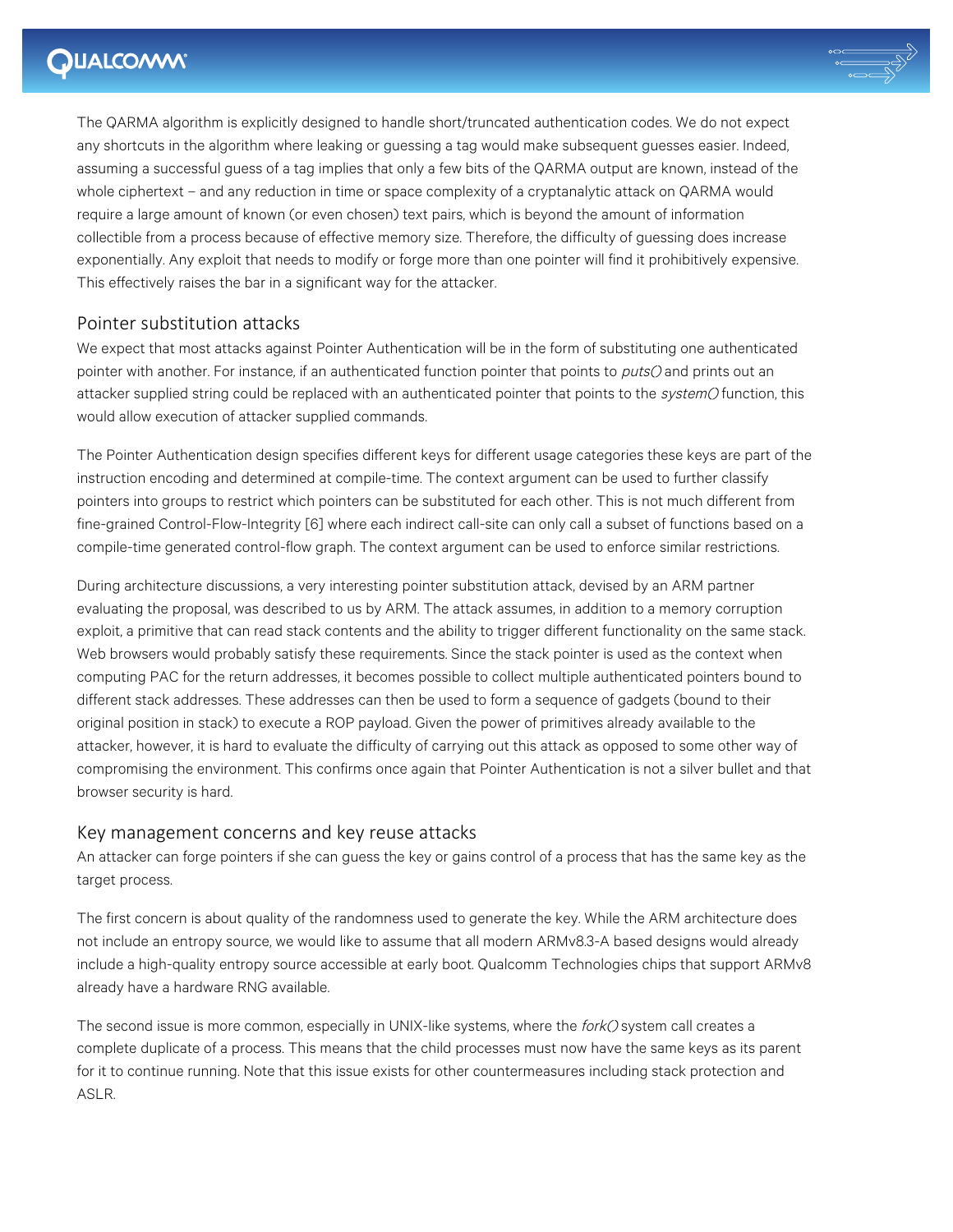

In a privilege separation design where one of the processes remain privileged while the other drops privileges, compromising the unprivileged process would allow an attacker to create authenticated pointers that would work in the privileged process.

In a worker process model where several worker processes are spawned as needed by a master process to service requests, a remote attacker can gain multiple, potentially unlimited, tries to brute-force PAC values since all workers will have the same key, including the ones that are forked to replace the ones that die due to address faults.

In both cases, using the fork+exec model where the child process reloads itself right after fork makes sure the all processes start fresh with a new key (and new address space layout with ASLR).

Since implementing fork+exec requires changes to the design and existing code, and may impact the performance/latency of the service, kernels should consider implementing special handling for PAC exceptions: When one process receives a PAC exception, the kernel should kill not only the faulting process, but all other processes that have the same key. This is doable since the kernel is responsible for managing the keys for the processes that use Pointer Authentication.

### Interpreters and Just-in-Time Compilation (JIT)

Scripts and bytecode interpreters provide a good target for attackers to inject data into a system which is then interpreted as instructions. PAC does not protect against data-only attacks, but it does make it harder to jump to the entry point of the interpreter with attacker controlled data.

Most of these runtime environments also support JIT compilation where native code is dynamically generated from the script/byte-code for improved performance. Some JIT implementations use writable and executable (RWX) memory regions that break DEP, while others pretend to adhere to DEP/W^X requirements by using aliased mappings, accessing the same physical memory range from two virtual addresses, one writable, the other executable. While the RWX case is probably worse, both schemes provide a target for injecting code into the system, potentially bypassing Pointer Authentication and other countermeasures.

Randomizing the location of the writable JIT region is one mitigation that may help against these attacks. Turning off JIT should also be considered as an option in security critical environments.

### **Conclusion**

In this document, we have described the design of the ARM Pointer Authentication extensions newly introduced in ARMv8.3-A specification. We have presented some common use-cases that we expect to see in toolchains and provided a brief security analysis of the scheme. The scenarios we presented in this document are some of the examples where we thing the Pointer Authentication instructions would be useful. By providing a way for quickly verifying the integrity of pointers and data in memory, these instructions will create opportunities for additional techniques and applications to emerge.